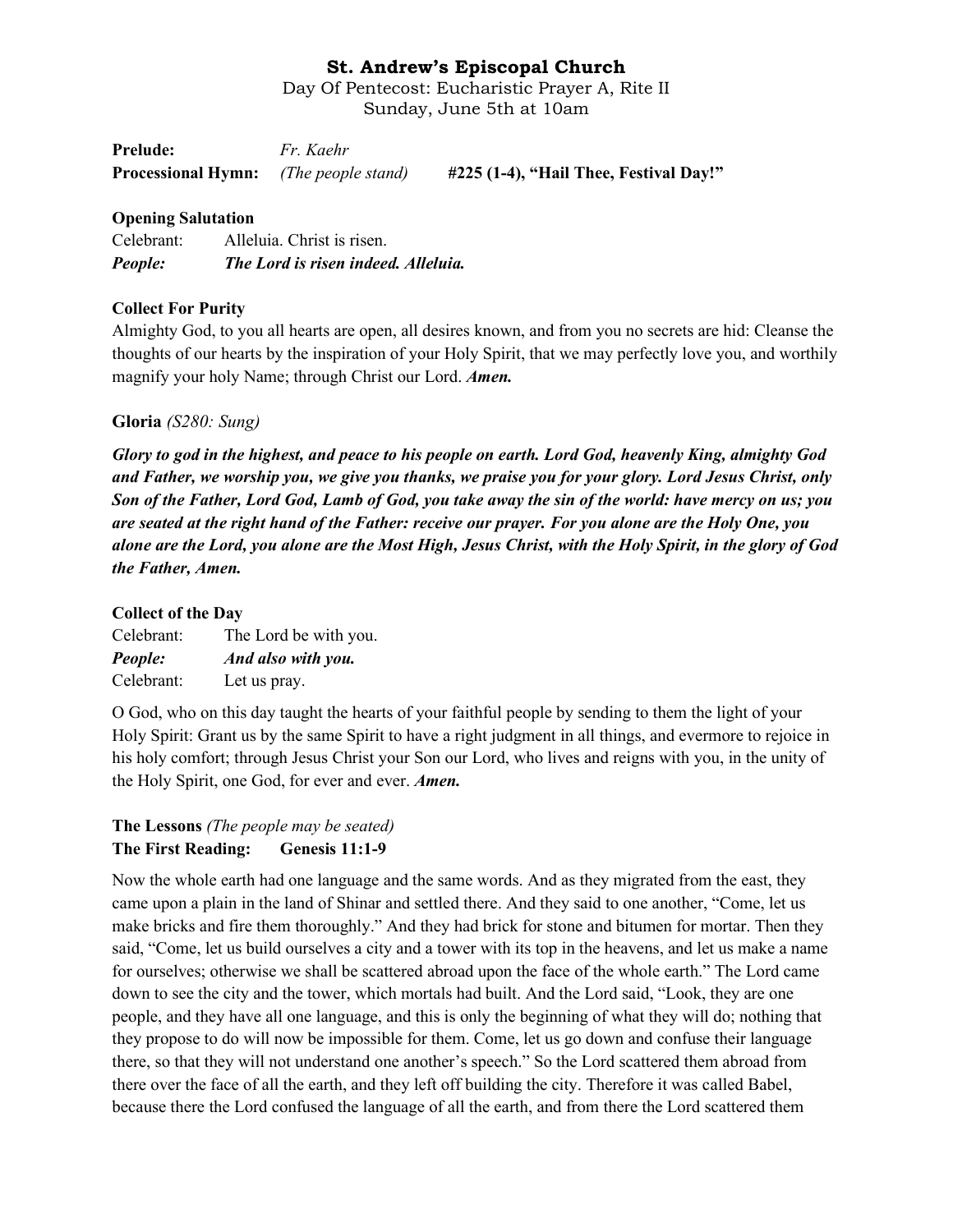Day Of Pentecost: Eucharistic Prayer A, Rite II Sunday, June 5th at 10am

abroad over the face of all the earth.

Reader: The Word of the Lord. *People: Thanks be to God.*

#### **Psalm 104:25-35**

25 There is the sea, great and wide; creeping things innumerable are there, living things both small and great.

*26 There go the ships and Leviathan that you formed to sport in it.*

27 These all look to you to give them their food in due season;

*28 when you give to them, they gather it up; when you open your hand, they are filled with good things.* 29 When you hide your face, they are dismayed; when you take away their breath, they die and return to their dust.

*30 When you send forth your spirit, they are created, and you renew the face of the ground.*

31 May the glory of the Lord endure forever; may the Lord rejoice in his works—

*32 who looks on the earth and it trembles, who touches the mountains and they smoke.*

33 I will sing to the Lord as long as I live; I will sing praise to my God while I have being.

*34 May my meditation be pleasing to him, for I rejoice in the Lord.*

35 Let sinners be consumed from the earth, and let the wicked be no more. Bless the Lord, O my soul. Praise the Lord!

#### **The Second Reading: Acts 2:1-21**

When the day of Pentecost had come, they were all together in one place. And suddenly from heaven there came a sound like the rush of a violent wind, and it filled the entire house where they were sitting. Divided tongues, as of fire, appeared among them, and a tongue rested on each of them. All of them were filled with the Holy Spirit and began to speak in other languages, as the Spirit gave them ability. Now there were devout Jews from every people under heaven living in Jerusalem. And at this sound the crowd gathered and was bewildered, because each one heard them speaking in the native language of each. Amazed and astonished, they asked, "Are not all these who are speaking Galileans? And how is it that we hear, each of us, in our own native language? Parthians, Medes, Elamites, and residents of Mesopotamia, Judea and Cappadocia, Pontus and Asia, Phrygia and Pamphylia, Egypt and the parts of Libya belonging to Cyrene, and visitors from Rome, both Jews and proselytes, Cretans and Arabs—in our own languages we hear them speaking about God's deeds of power." All were amazed and perplexed, saying to one another, "What does this mean?" But others sneered and said, "They are filled with new wine." But Peter, standing with the eleven, raised his voice and addressed them, "Fellow Jews and all who live in Jerusalem, let this be known to you, and listen to what I say. Indeed, these are not drunk, as you suppose, for it is only nine o'clock in the morning. No, this is what was spoken through the prophet Joel: 'In the last days it will be, God declares, that I will pour out my Spirit upon all flesh, and your sons and your daughters shall prophesy, and your young men shall see visions, and your old men shall dream dreams. Even upon my slaves, both men and women, in those days I will pour out my Spirit, and they shall prophesy. And I will show portents in the heaven above and signs on the earth below, blood, and fire, and smoky mist. The sun shall be turned to darkness and the moon to blood, before the coming of the Lord's great and glorious day. Then everyone who calls on the name of the Lord shall be saved.'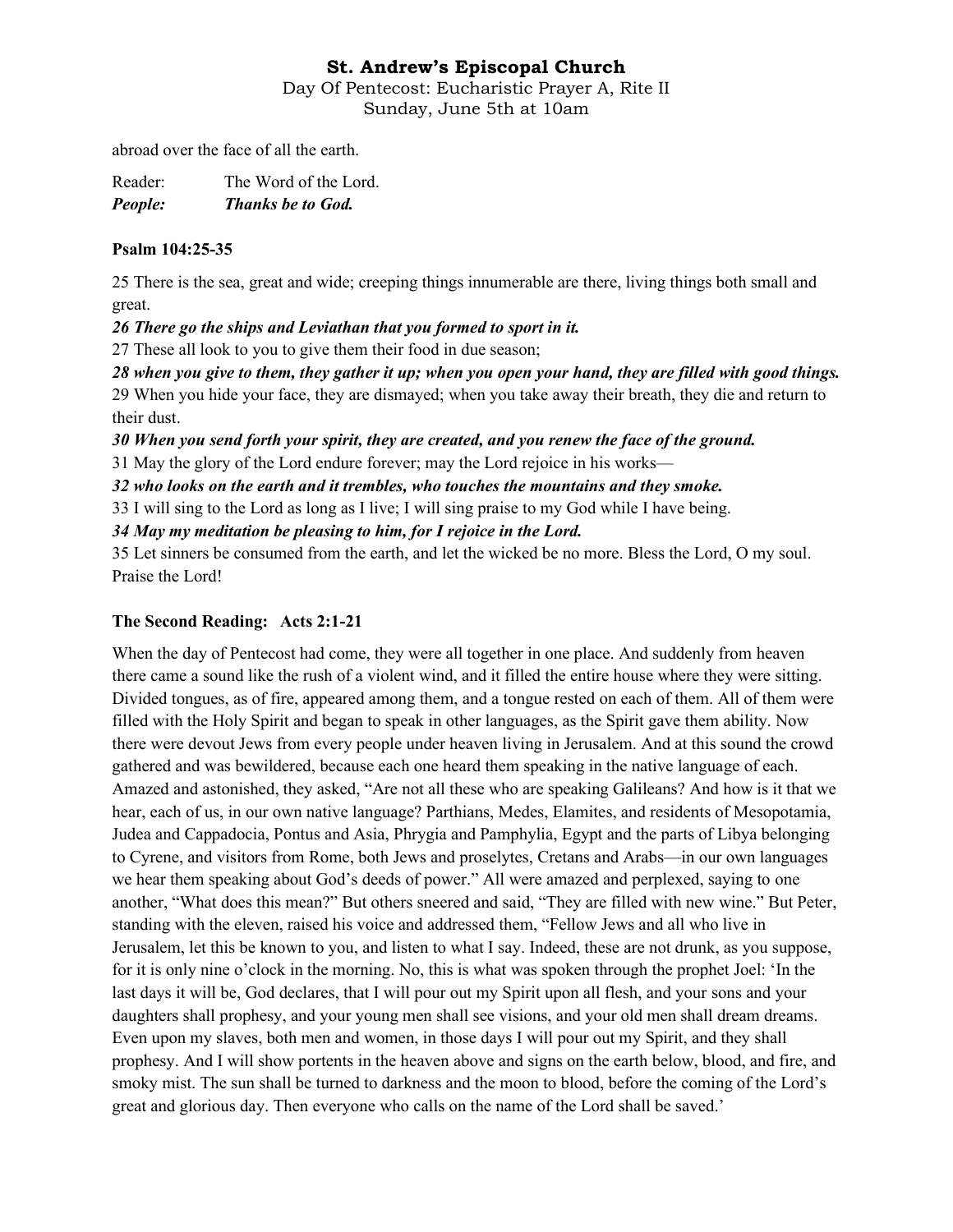Day Of Pentecost: Eucharistic Prayer A, Rite II Sunday, June 5th at 10am

| Reader: | The Word of the Lord.    |
|---------|--------------------------|
| People: | <b>Thanks be to God.</b> |

**Gospel Hymn:** *(The people stand)* **#516 (1-3), "Come Down, O Love Divine"**

**The Gospel: John 14:8-17, 25-27**

Celebrant: The Holy Gospel of our Lord Jesus Christ according to St. John. *People: Glory to you Lord Christ.*

Philip said to Jesus, "Lord, show us the Father, and we will be satisfied." Jesus said to him, "Have I been with you all this time, Philip, and you still do not know me? Whoever has seen me has seen the Father. How can you say, 'Show us the Father'? Do you not believe that I am in the Father and the Father is in me? The words that I say to you I do not speak on my own, but the Father who dwells in me does his works. Believe me that I am in the Father and the Father is in me, but if you do not, then believe because of the works themselves. Very truly, I tell you, the one who believes in me will also do the works that I do and, in fact, will do greater works than these, because I am going to the Father. I will do whatever you ask in my name, so that the Father may be glorified in the Son. If in my name you ask me for anything, I will do it. "If you love me, you will keep my commandments. And I will ask the Father, and he will give you another Advocate, to be with you forever. This is the Spirit of truth, whom the world cannot receive because it neither sees him nor knows him. You know him because he abides with you, and he will be in you. "I have said these things to you while I am still with you. But the Advocate, the Holy Spirit, whom the Father will send in my name, will teach you everything and remind you of all that I have said to you. Peace I leave with you; my peace I give to you. I do not give to you as the world gives. Do not let your hearts be troubled, and do not let them be afraid.

Celebrant: This is the Gospel of the Lord. *People: Praise to you Lord Christ.*

**Celtic Alleluia** *(sung)*

*Alleluia, Alleluia, Alleluia, Alleluia. Now He is living, the Christ, out of the tomb He is risen; He has conquered death – opened heaven to all believers. Alleluia, Alleluia, Alleluia, Alleluia.*

**The Sermon** (*The people may be seated)* The Reverend Ronnie Short

#### **The Nicene Creed** *(The people stand)*

*We believe in one God, the Father, the Almighty, maker of heaven and earth, of all that is, seen and unseen. We believe in one Lord, Jesus Christ, the only Son of God, eternally begotten of the Father, God from God, Light from Light, true God from true God, begotten, not made, of one Being with the Father. Through him all things were made. For us and for our salvation he came down from heaven: by the power of the Holy Spirit he became incarnate from the Virgin Mary, and was made man. For our sake he was crucified under Pontius Pilate; he suffered death and was buried. On the third day he rose again in accordance with the Scriptures; he ascended into heaven and is seated at the right hand*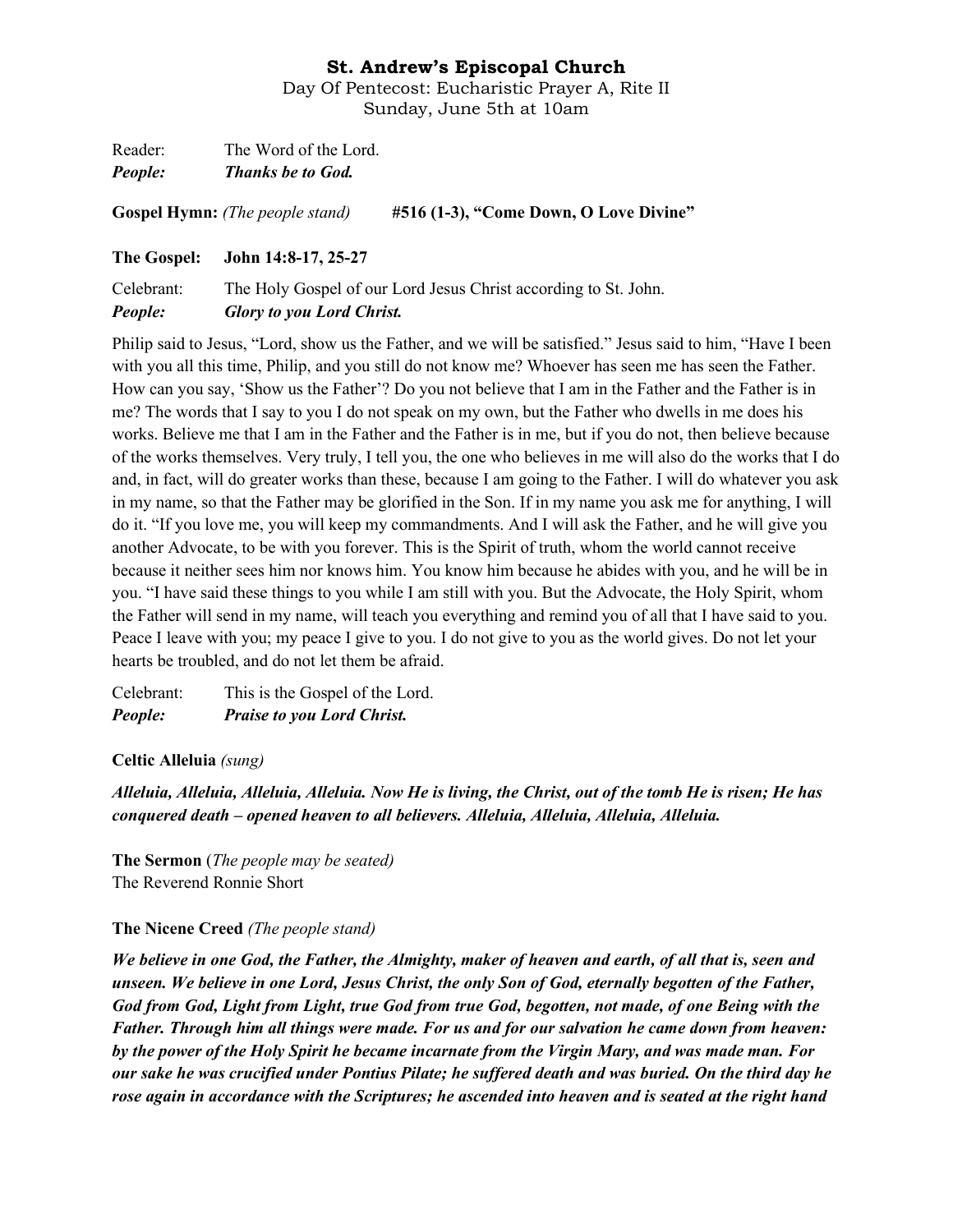Day Of Pentecost: Eucharistic Prayer A, Rite II Sunday, June 5th at 10am

*of the Father. He will come again in glory to judge the living and the dead, and his kingdom will have no end. We believe in the Holy Spirit, the Lord, the giver of life, who proceeds from the Father and the Son. With the Father and the Son he is worshiped and glorified. He has spoken through the Prophets. We believe in one holy catholic and apostolic Church. We acknowledge one baptism for the forgiveness of sins. We look for the resurrection of the dead, and the life of the world to come. Amen.*

## **Prayers Of The People** *(The people stand)*

## *[Opens with prayer for St. Andrew's]*

With all our heart and with all our mind, let us pray to the Lord, saying "Lord, have mercy."

For the peace from above, for the loving-kindness of God, and for the salvation of our souls, let us pray to the Lord.

## *People: Lord, have mercy.*

For the peace of the world, for the welfare of the Holy Church of God, and for the unity of all peoples, let us pray to the Lord.

## *People: Lord, have mercy.*

For our Bishop, and for all the clergy and people, let us pray to the Lord. *People: Lord, have mercy.*

For our President, for the leaders of the nations, and for all in authority, let us pray to the Lord. *People: Lord, have mercy.*

For this city, for every city and community, and for those who live in them, let us pray to the Lord. *People: Lord, have mercy.*

For seasonable weather, and for an abundance of the fruits of the earth, let us pray to the Lord. *People: Lord, have mercy.*

For the good earth which God has given us, and for the wisdom and will to conserve it, let us pray to the Lord.

## *People: Lord, have mercy.*

For those who travel on land, on water, or in the air, let us pray to the Lord. *People: Lord, have mercy.*

For the aged and infirm, for the widowed and orphans, and for the sick and the suffering, let us pray to the Lord.

## *People: Lord, have mercy.*

For the poor and the oppressed, for the unemployed and the destitute, for prisoners and captives, and for all who remember and care for them, let us pray to the Lord.

## *People: Lord, have mercy.*

For all who have died in the hope of the resurrection, and for all the departed, let us pray to the Lord. *People: Lord, have mercy.*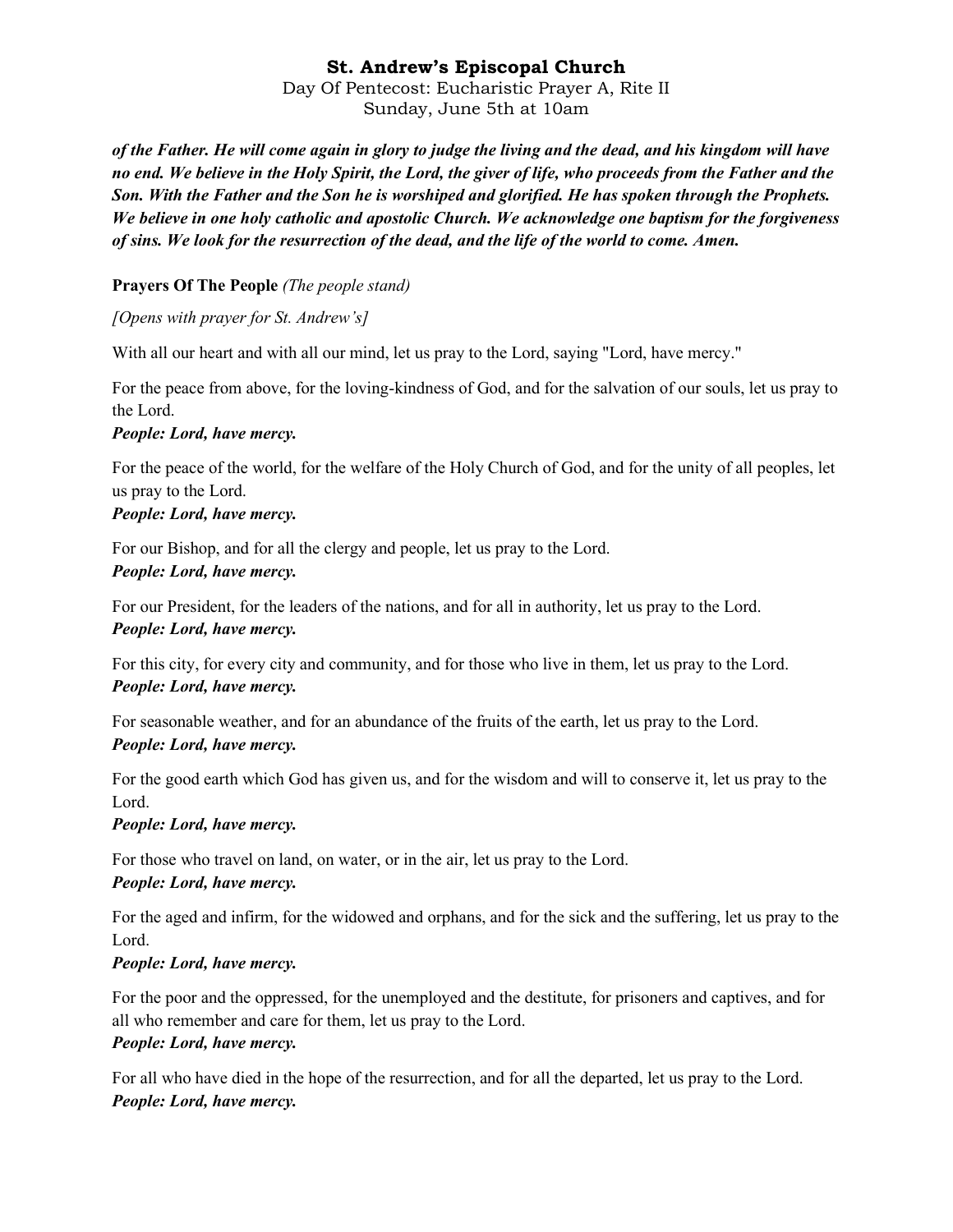Day Of Pentecost: Eucharistic Prayer A, Rite II Sunday, June 5th at 10am

For deliverance from all danger, violence, oppression, and degradation, let us pray to the Lord. *People: Lord, have mercy.*

For the absolution and remission of our sins and offenses, let us pray to the Lord. *People: Lord, have mercy.*

That we may end our lives in faith and hope, without suffering and without reproach, let us pray to the Lord.

### *People: Lord, have mercy.*

Defend us, deliver us, and in thy compassion protect us, O Lord, by thy grace.

## *People: Lord, have mercy.*

In the communion of St. Andrew and of all the saints, let us commend ourselves, and one another, and all our life, to Christ our God.

## *People: To thee, O Lord our God.*

Lord Jesus Christ, you said to your apostles, "Peace I give to you; my own peace I leave with you:" Regard not our sins, but the faith of your Church, and give to us the peace and unity of that heavenly City, where with the Father and the Holy Spirit you live and reign, now and for ever. *Amen.*

## **The Confession of Sin and Absolution** *(The people kneel)*

Celebrant: Let us humbly confess our sins unto Almighty God.

*Most merciful God, we confess that we have sinned against you in thought, word, and deed, by what we have done, and by what we have left undone. We have not loved you with our whole heart; we have not loved our neighbors as ourselves. We are truly sorry and we humbly repent. For the sake of your Son Jesus Christ, have mercy on us and forgive us; that we may delight in your will, and walk in your ways, to the glory of your Name. Amen.*

Celebrant: Almighty God have mercy on you, forgive you all our sins through our Lord Jesus Christ, strengthen you in all goodness, and by the power of the Holy Spirit keep you in eternal life. *Amen.*

| <b>The Peace</b>      | (The people stand)                                                                                |
|-----------------------|---------------------------------------------------------------------------------------------------|
| Celebrant:<br>People: | The peace of the Lord be always with you.<br>And also with you.                                   |
| Celebrant:            | Walk in love, as Christ loved us and gave himself up for us, an offering and sacrifice to<br>God. |

**Offertory** *(The people may be seated)*

## **Doxology** *(The people stand and sing)*

*Praise God, from whom all blessings flow. Praise Him, all creatures here below. Praise Him above, you heavenly host. Praise Father, Son and Holy Ghost. Amen.*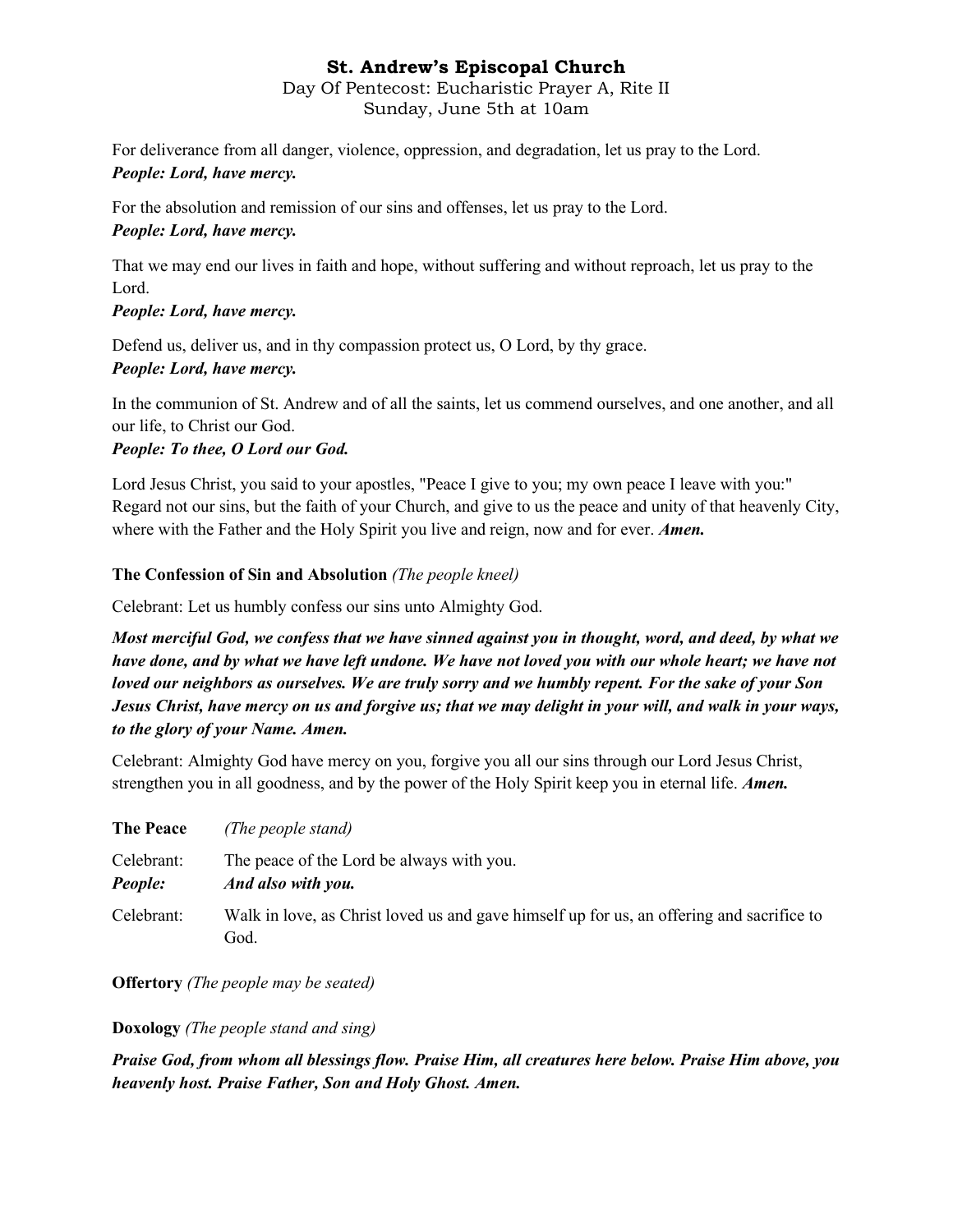Day Of Pentecost: Eucharistic Prayer A, Rite II Sunday, June 5th at 10am

**The Great Thanksgiving** *(Eucharistic Prayer A, remain standing)*

| Celebrant: | The Lord be with you.                      |
|------------|--------------------------------------------|
| People:    | And also with you.                         |
| Celebrant: | Lift up your hearts.                       |
| People:    | We lift them to the Lord.                  |
| Celebrant: | Let us give thanks to the Lord our God.    |
| People:    | It is right to give him thanks and praise. |

It is right, and a good and joyful thing, always and everywhere to give thanks to you, Father Almighty, Creator of heaven and earth.

## *[Proper Preface]*

Therefore we praise you, joining our voices with Angels and Archangels and with all the company of heaven, who for ever sing this hymn to proclaim the glory of your Name:

### **Sanctus** *(S130: Sung)*

# *Holy, holy, holy Lord, God of power and might, Holy, holy, holy Lord, God of power and might, heaven and earth are full, full of your glory. Hosanna in the highest. Hosanna in the highest. Blessed is he who comes in the name of the Lord. Hosanna in the highest. Hosanna in the highest.*

*(The people kneel)* Holy and gracious Father: In your infinite love you made us for yourself, and, when we had fallen into sin and become subject to evil and death, you, in your mercy, sent Jesus Christ, your only and eternal Son, to share our human nature, to live and die as one of us, to reconcile us to you, the God and Father of all.

He stretched out his arms upon the cross, and offered himself, in obedience to your will, a perfect sacrifice for the whole world.

On the night he was handed over to suffering and death, our Lord Jesus Christ took bread; and when he had given thanks to you, he broke it, and gave it to his disciples, and said, "Take, eat: This is my Body, which is given for you. Do this for the remembrance of me."

After supper he took the cup of wine; and when he had given thanks, he gave it to them, and said, "Drink this, all of you: This is my Blood of the new Covenant, which is shed for you and for many for the forgiveness of sins. Whenever you drink it, do this for the remembrance of me."

Therefore we proclaim the mystery of faith: *(sung)*

#### *Christ has died. Christ is risen. Christ will come again.*

#### *Christ has died. Christ is risen. Christ will come again.*

We celebrate the memorial of our redemption, O Father, in this sacrifice of praise and thanksgiving. Recalling his death, resurrection, and ascension, we offer you these gifts.

Sanctify them by your Holy Spirit to be for your people the Body and Blood of your Son, the holy food and drink of new and unending life in him. Sanctify us also that we may faithfully receive this holy Sacrament, and serve you in unity, constancy, and peace; and at the last day bring us with all your saints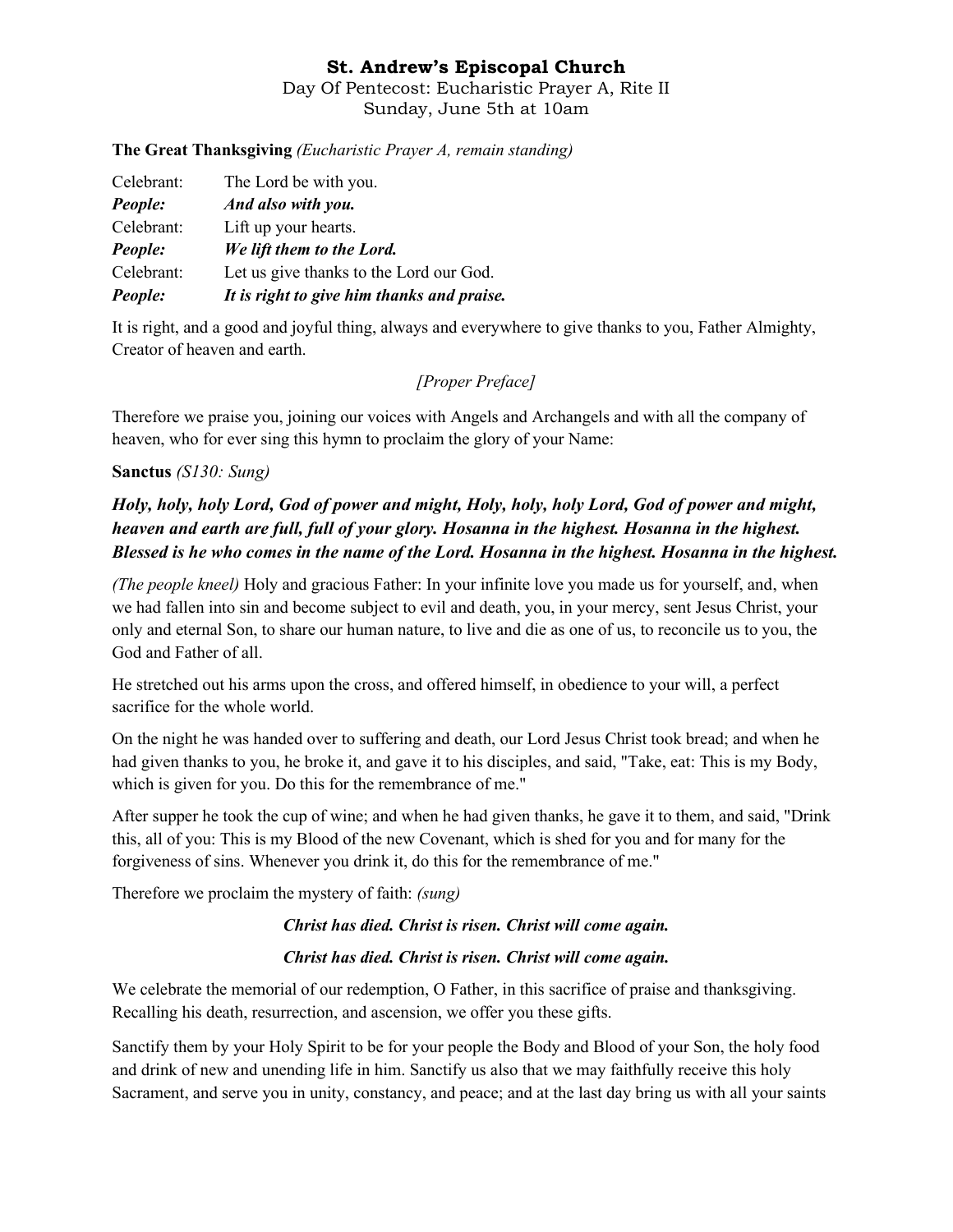Day Of Pentecost: Eucharistic Prayer A, Rite II Sunday, June 5th at 10am

into the joy of your eternal kingdom.

All this we ask through your Son Jesus Christ: By him, and with him, and in him, in the unity of the Holy Spirit all honor and glory is yours, Almighty Father, now and for ever. (sung) *Amen, Amen, Amen, Amen, Amen, Amen.*

And now, as our Savior Christ has taught us, we are bold to sing: *(Sung)*

*Our Father, who art in heaven, hallowed be Thy name. Thy kingdom come, Thy will be done, on earth as it is in heaven. Give us this day our daily bread. And forgive us our debts, as we forgive our debtors. And lead us not into temptation, but deliver us from evil. For Thine is the kingdom, and the power, and the glory, forever and ever. Amen.*

### **Breaking of the Bread**

| Celebrant: | Alleluia. Christ our Passover is sacrificed for us.                                                                                                       |
|------------|-----------------------------------------------------------------------------------------------------------------------------------------------------------|
| People:    | Therefore let us keep the feast. Alleluia.                                                                                                                |
| Celebrant: | The Gifts of God for the People of God. Take them in remembrance that Christ died for<br>you, and feed on him in your hearts by faith, with thanksgiving. |

**Communion** *(The people may be seated until coming forward)*

**Communion Prayer** *(Celebrant and those at home or not receiving)*

*My Jesus, I believe that you are in the Blessed Sacrament. I love You above all things and I long for You in my soul. Since I cannot now receive You sacramentally, come at least spiritually into my heart, as though you have already come, I embrace You and unite myself with you entirely. Never permit me to be separated from You. Amen.*

**Post Communion Prayer** *(The people kneel)*

Celebrant: Let us pray.

*Eternal God, heavenly Father, you have graciously accepted us as living members of your Son our Savior Jesus Christ, and you have fed us with spiritual food in the Sacrament of his Body and Blood. Send us now into the world in peace, and grant us strength and courage to love and serve you with gladness and singleness of heart; through Christ our Lord. Amen.*

## **The Blessing**

The peace of God, which passeth all understanding, keep your hearts and minds in the knowledge and love of God, and of his Son Jesus Christ our Lord; and the blessing of God Almighty, the Father, the Son, and the Holy Spirit, rest upon you this day and forever. *Amen.*

**Announcements** *(The people may be seated)*

**Dismissal** *(The people stand)*